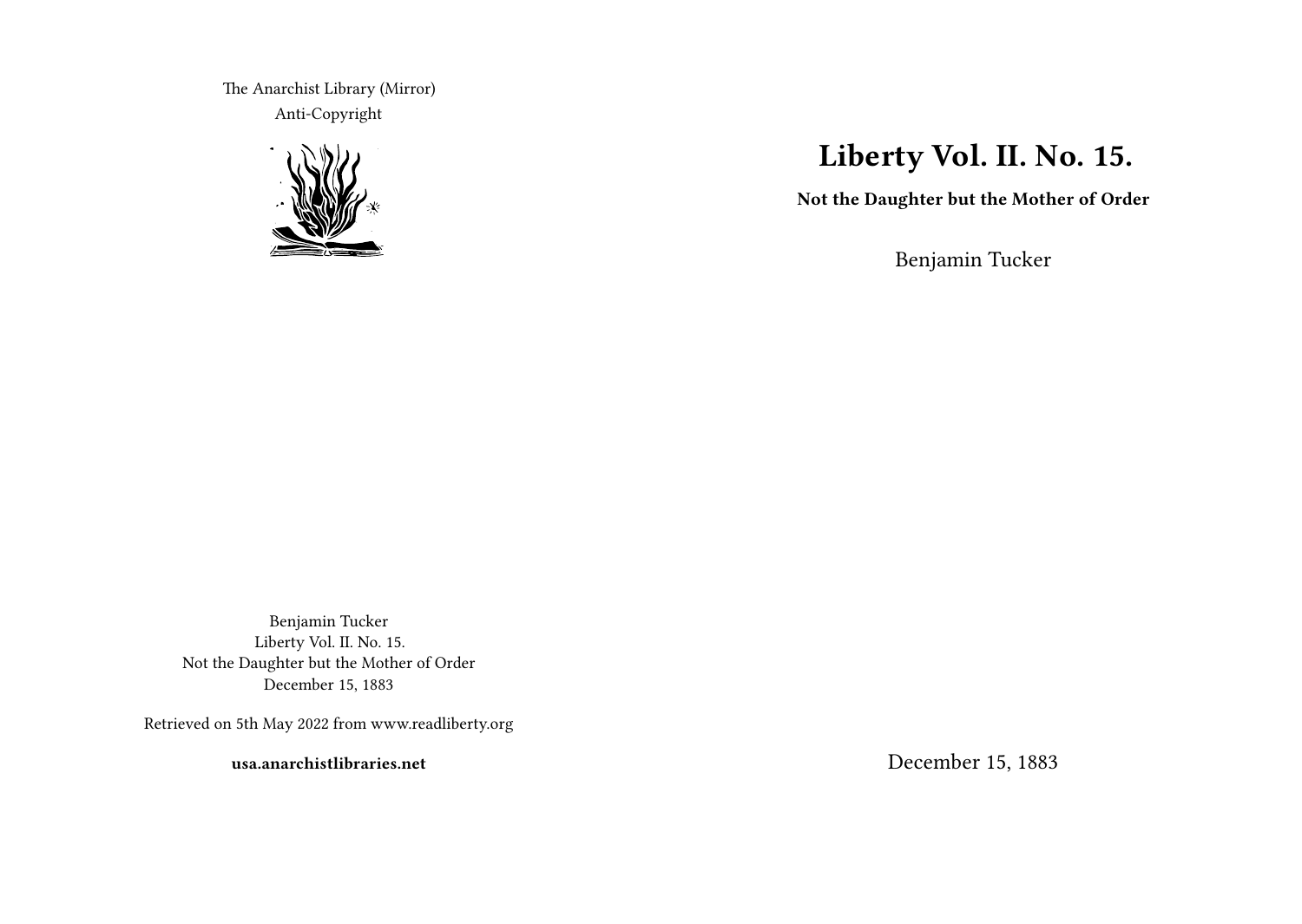Our edition of "God and the State" can be obtained in England from The Science Library, Tunbridge Wells, Kent, or from George Standring, 8 & 9 Finsbury Street, London. Thus the English people will be supplied with Bakounine's work, despite the failure of English publishers to issue it. Concerning their failure in this regard, we are in receipt of the following from our faithful friend, Tchaykovsky: "Dear Comrade — Having read in your last your letters against 'Truth,' I feel obliged to inform you immediately that Miss Le Compte's translation of *Dieu et l'Etat* was trusted to my care to be published in England, but still lies in my portfolio without any use on account of want of a courageous publisher in this country. Please mention this my communication in your next. Yours as ever, N. Tchaykovsky."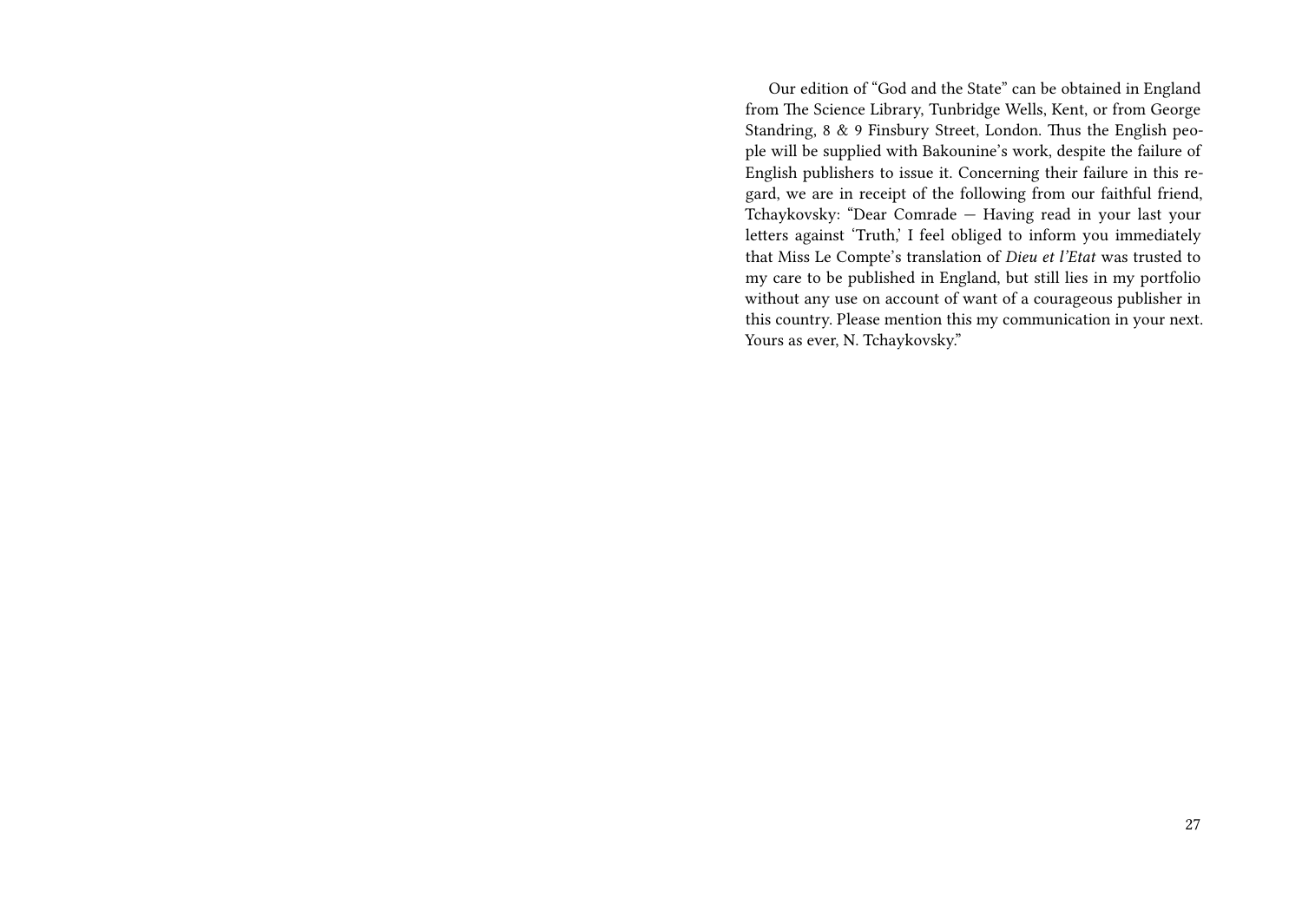tion, to believe that he was confiding a secret to me. But no man holds confidences more sacred than I do, and, if I have unwittingly betrayed Mr. Brown's, I am exceedingly sorry for it, and herewith tender him my sincere apology. It is a little singular, to say the least, that he has never complained to me of my conduct, and that he has met me several times since the alleged betrayal precisely as he always met me and as one good friend meets another. Mr. Brown's later letters in "Truth" (always assuming them not to be forgeries), in which he speaks bitterly of me and even says things which are not true, show that, probably without realizing it, he has parted with his honor to save his friends. An enthusiastic devotee of State Socialism, he could not bear to see a State Socialist convicted of misconduct by an Anarchist. I much regret that he has thus done injustice to the essential integrity of his character. One of these days he will regret it himself, and then will come to tell me so. I know him well enough to believe this of him. It is to be noticed, further, that neither Mr. Brown nor you have denied my statement that you printed Mr. Brown's signature to a letter, parts of which at least he never wrote.

One word more. You ask me to print your reply to me in the columns of Liberty, or else to send you a list of Liberty's subscribers that you may send copies to them. I decline to do either, having no space for the former and no time for the latter. But, that no injustice may be done you, I hereby urge every reader of Liberty who feels an interest in the matter to send to you for a copy of "Truth" containing your reply. Your address is "916 Valencia Street, San Francisco," and you propose, I believe, to send the paper to all such free of cost. I ask nothing better than to abide by the verdict of my own readers on the extraordinary document which yon are so anxious to get into their hands.

Benj. R. Tucker.

## **Contents**

| Proudhon Viewed by a Ph.D. $\ldots$ 12 |  |
|----------------------------------------|--|
|                                        |  |
| Yes, "Truth" Has Become a Liar. 23     |  |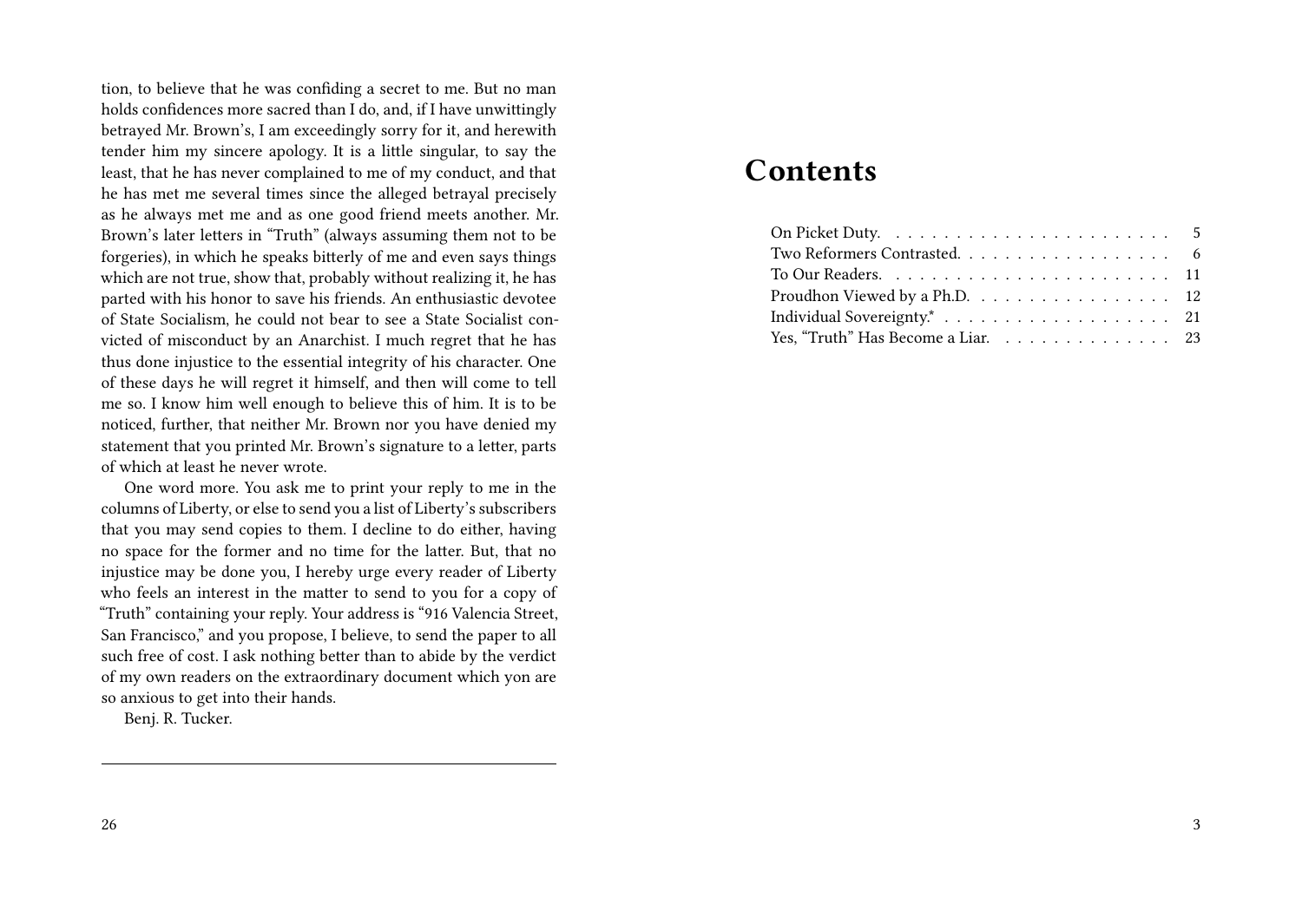pen-and-ink drawing made by the artist from a photograph. It is a comparatively cheap method of getting comparatively fine picture, but nevertheless the electrotype alone cost me either nine or eleven dollars (I forget which) before a single picture was printed. Each copy printed involves an *additional* cost for paper and presswork of *five* cents. And yet you audaciously charged that the *total* cost of these pictures is but *three* cents each. As a matter of fact I have not got back one-third of my outlay. But more enormous still is your other statement that Proudhon's portrait costs me the same as Bakounine's and I sell it for seventy-five cents. Proudhon's portrait is a steel engraving, and one of the very finest. To get the plate alone cost me just one hundred dollars. Each copy printed for it costs me twelve cents extra for paper and presswork, and of my outlay on this picture I have got back much less than one-third. You dare not dispute these figures. I can prove them, if necessary, by my printers and engravers. And until they are disputed and disproved, you stand in the pillory before the public as a deliberate liar. For it will not do to answer that you did not know these things That would only prove you to be worse than a liar, a reckless slanderer. This lie of yours is but one of many contained in your reply, and is a fair sample of them. *Ex uno disce omnes.* From one learn all.

Before dropping this subject altogether, I must accord to Mr. H. W. Brown an explanation which I owe him. In a postscript to my letter I charged you with signing Mr. Brown's name to a communication in your paper which he never wrote. I made this charge on the strength of Mr. Brown's own statement to me. He has since published in your paper a statement that I have "betrayed his confidence." At least he *appears* to have done so, although I have no evidence that this second communication is not a forgery like the first. But assuming it to be genuine, I have to say that Mr. Brown told me what he did in a loud tone of voice, at the same time vehemently expressing his disgust at the manner in which "Truth" is conducted; that he has told it to at least one other person; and that he gave me no reason, either by his manner or by any direct cau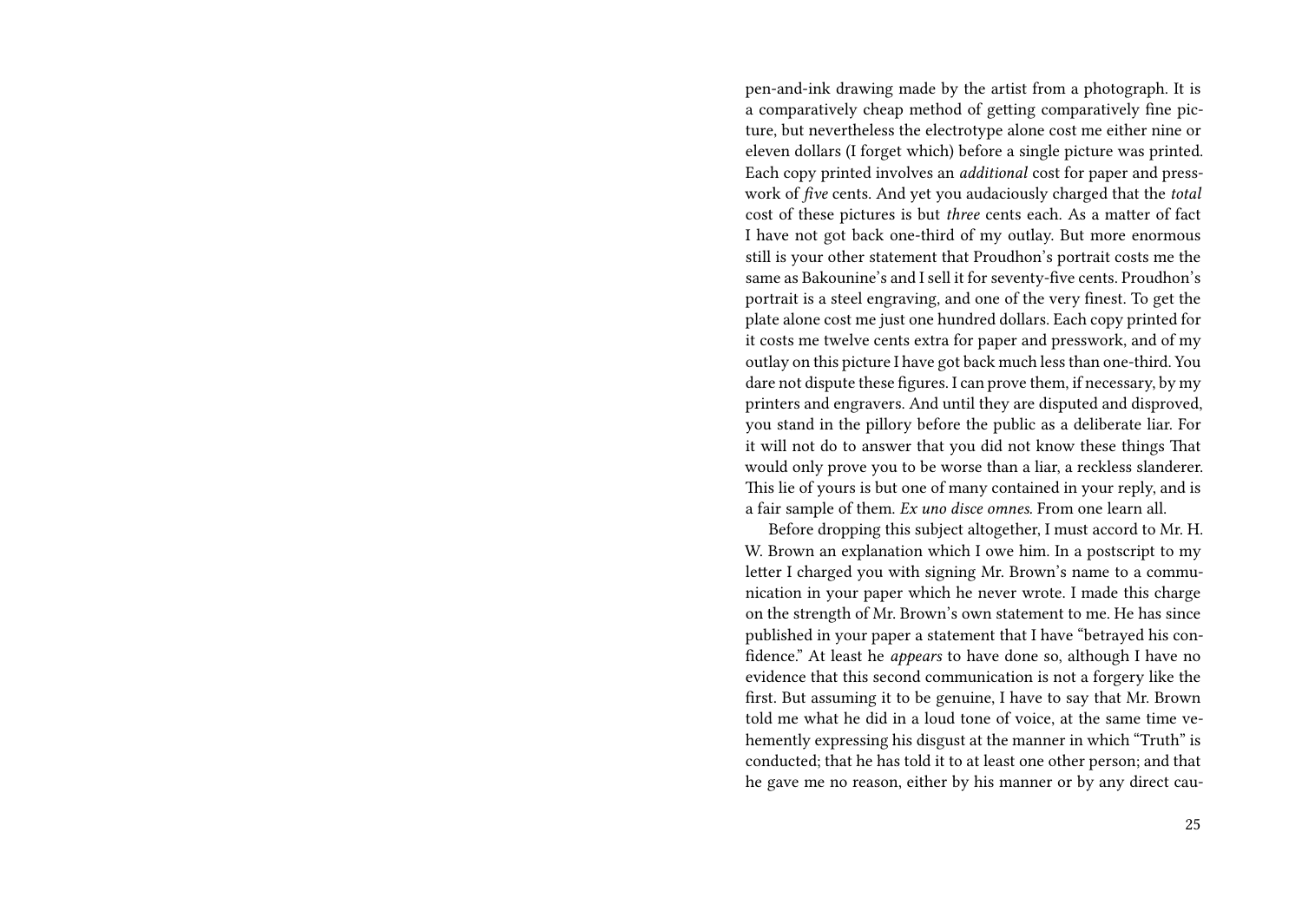defeats itself among all right-minded persons. So I propose simply to brand you as a liar, show it by one illustration, and pass on.

In the body of your reply I find these words addressed to me:

This journal is not a private enterprise as is yours. This paper is no profit making scheme as is yours. Here all money goes to propaganda. From your office you publish words of light and make a protit on their sale. From "Truth" within the past year thousands of socialistic tracts have been published and scattered far and wide among the people free as air. Bakounine's picture costs you three cents, and you sell it for fitty; Proudhon's portrait costs you the same, and you vend it for seventy-five! With you, sir, obtains the unworthy practices of ecclesiasticism. You deify an individual, and grow wealthy upon the coin received by selling to blind worshippers his saintly picture or his plaster cast. The Priests who begun thus ended by selling even the bones of their dead saints.

No one but myself can fully appreciate the amusing nature of this charge. Whenever I read it and then look at my pocket-book, a sense of that incongruity which is said to be the essence of humor takes full possession of me, and I explode into a loud guffaw. This, however, is neither here nor there. Whatever sacrifices I have made for the cause in which I am working, it is not my intention to parade them before the public unless compelled to it by more exacting needs than the present. So, leaving the question whether I am growing rich or poor, I deal here only with your specific assertions concerning the pictures of Bakounine and Proudhon as showing your disregard for the truth. You say that Bakounine's picture costs me three cents, and I sell it for fifty. The facts are these. Bakounine's picture is a photo-lithograph, and is printed from an electrotype which was produced by a mechanical process from a

"For always in thine eyes, O Liberty! Shines that high light whereby the world is saved; And though thou slay us, we will trust in thee." John Hay.

#### **On Picket Duty.**

Bakounine's "God and the State" is having a splendid sale. We are now on the point of printing a fourth edition.

Expectant authors, to whom we are grateful for kindly favoring us with copies of newly published books and pamphlets, must pardon us for delaying notice of the same. Pressure on our columns compels it.

A profound sensation has recently been created in Oxford, and indeed throughout England, by a lecture delivered by William Morris, the poet, in that conservative University town, in response to an invitation from a society of undergraduates. A sufficiently commonplace occurrence, one would think at first blush, but not a little startling when one learns that the lecture consisted of an indictment of our present industrial system, and a championship of modern socialism, from the standpoint of art. Professor Ruskin gave his presence in sanction of the lecturer, and social and literary circles are stirred to their depths. At this rate the universities of England may become, before long, like those of Russia, "hotbeds of Nihilism." Who knows? Mr. Morris, we believe, has already been followed by H. M. Hyndman of the Democratic Federation, and a lecture is announced for February by Ruskin himself on the significant subject: "The Storm-Cloud of the Nineteenth Century." From Mr. Morris's lecture we quote the following: "One man has an idea, and you say he is mad. Two men have the idea, and they are fools. One thousand have it, and you hear of a new religion. Ten thousand, and society trembles. One hundred thousand, and there is war. A million, and there is peace upon earth."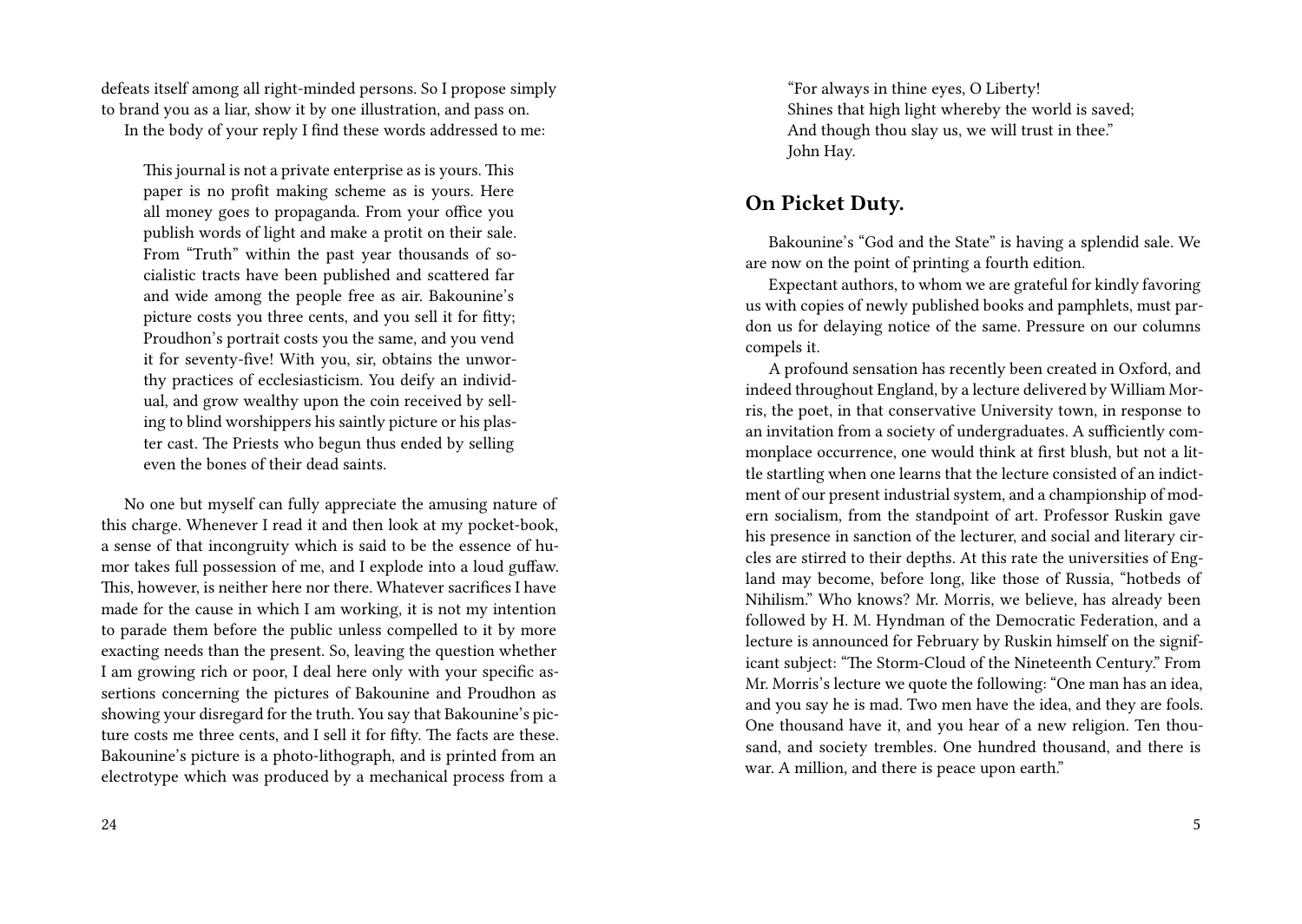The New York "Times" having asked if there is "anything to prevent Mr. Thurber from issuing one million one-dollar notes on his personal credit, if he can get anybody to take them," the "Sun" very pertinently answers: "Nothing but the statutes of this State and the tax of ten per cent, imposed upon such notes by the laws of the United States." We are glad that the "Sun" has stated this. Just at present it is the most important fact that the American people can learn. To it is due that other fact that labor is poor and idleness rich, as any one can see who will read and take the pains to understand Colonel William B. Greene's work on "Mutual Banking," or the writings of Proudhon and Lysander Spooner on finance. The repeal or nullification of these statutes and taxes by organizing to resist them is the first and indispensable step in the solution of the labor question. But the economists tell the people that here in this country we have freedom of credit, and the people are fools enough to believe it. The "Sun" has shone upon this lie and exposed it. But why does it stop there? The "Sun" pretends to believe in liberty, and shows that of credit we have no liberty. Why, then, does it not make a fight to achieve this liberty? It is much more important business than "turning the rascals out." The reason that the "Sun" does not do this is that it really believes, not in liberty and competition, but in privilege and monopoly.

#### **Two Reformers Contrasted.**

Many good people, and especially radicals, are in the habit of reverently looking back to Martin Luther as their intellectual ancestor, a habit which the recent floods of adulation poured out in honor of that much overrated man have probably done not a little to confirm. To all such, Liberty, in translating from "Le Révolté" the following "Thoughts of a Proletaire upon Luther and Munzer," furnishes a startling eye-opener as to the true character of the "Father of Protestantism:"

\* This article is written by a dear friend of ours, living in another city, who frequently contributes to Liberty's editorial columns with great effect. It is suggested by the fact that we have sometimes felt obliged to modify his articles in minor particulars, not caring to be held responsible for that which we did not really endorse, although we do not remember an instance, so nearly do we agree, when his central thought or main argument has been altered, He has often been urged to write over his own signature, but as yet declines to do so. These circumstances have inspired in him the happy thought of making them an illustration of the harmonious working of the Anarchistic principle. In so doing he has written an article which we should not have wished to modify, even had he had taken away our right to do so by relieving us, in his opening sentence, of responsibility for it. — Editor Liberty.

## **Yes, "Truth" Has Become a Liar.**

Burnette G. Haskell,

*Editor of the San Francisco "Truth."*

Sir, — In the last issue of Liberty I had occasion to address to you an open letter, in which, basing my charges upon a succinct statement of facts, I arraigned you for conduct and methods of very questionable morality. To this letter you have made answer in your paper with a broadside which would fill a whole issue of Liberty. In it, however, you do not, because you cannot, meet the essential facts which I have stated But, finding yourself in a corner and feeling that you must do something, you meet my facts with falsehoods and my conclusions with a vituperation which, being supported by falsehoods instead of facts, is wholly unjustifiable and outrageous. Such a flood of lies, such an avalanche of abuse, such a torrent of "hifalutin" rhetoric as is contained in your rejoinder I have never seen elsewhere. Against such wantonness it is useless to argue. It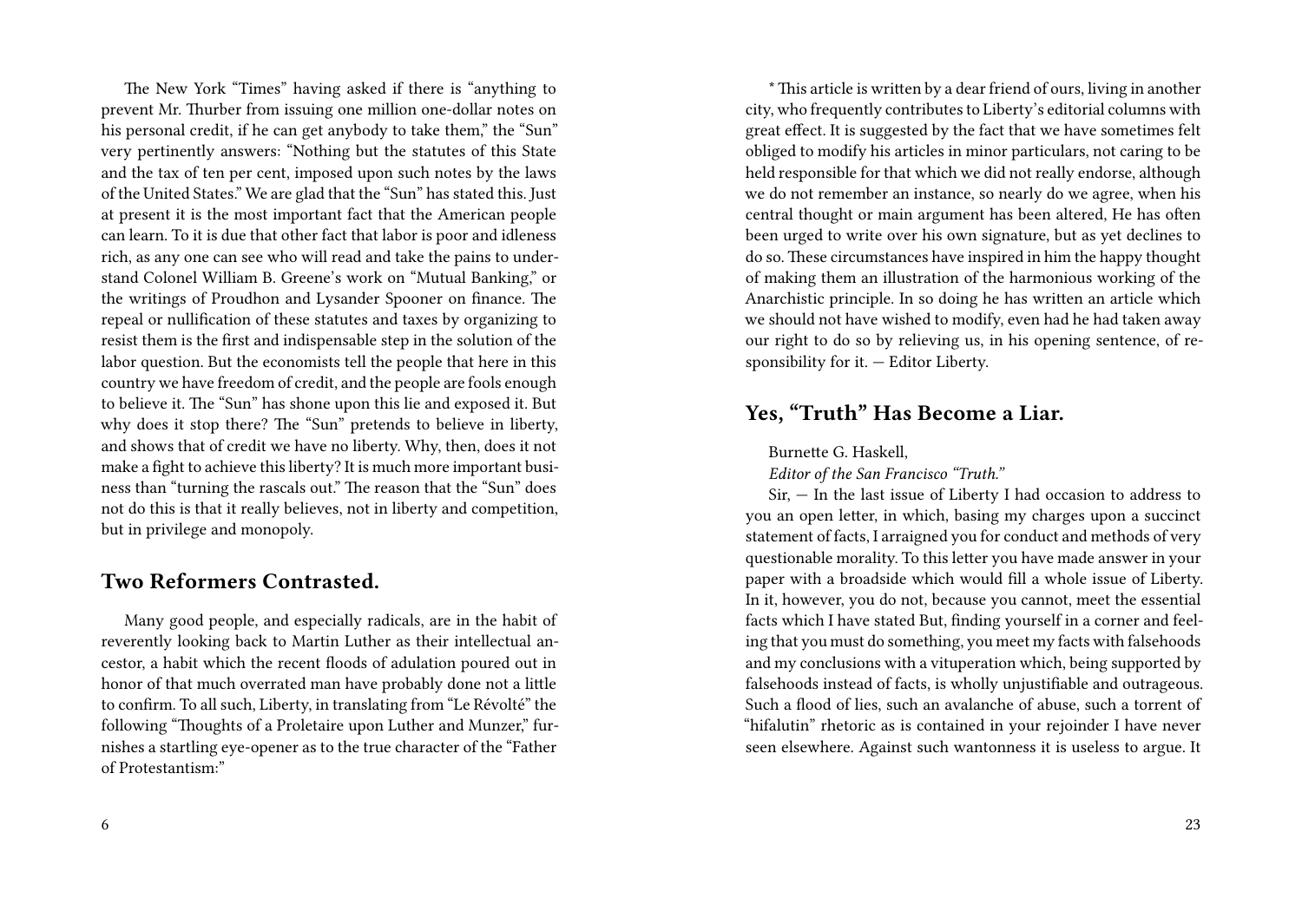ment are thereby cut off. An almost inexhaustible field of expedients remains, after each party has asserted his sovereignty in direct opposition, whereby they may still co-operate with no compromise or violation of individual integrity.

And what we wish most forcibly to impress upon the reader is the fact that it is only as individual sovereignty is made absolute and inviolable that the possibility of honorable and effective adjustments is opened. The adjustment between the editorial contributor and the editor suggests itself at a glance. The former has simply to put his own name at the bottom of his article, and then the editor of "Liberty" has no more right to mutilate it than he has to mutilate the writer's nose or shorten his ears; which means that by subscribing his own name to his literary product he thereby individually assumes the costs of his own acts.

But under the State everything worthy the name of voluntary adjustment is in the nature of the case cut off. If the politicians who rob me decree that I shall pay taxes to perpetuate their machine, which I do not want and in whose making I had no voice, my opposing individual assertion is answered by the jail or the forcible confiscation of my substance. When a majority beats a minority of one at the polls, it straightway pounces jeeringly and despotically upon the defeated party like some infuriated beast that has finally fastened the death grip into the vitals of the victim, even though the rights and interests of millions of sovereign individuals are involved. This is not an adjustment. It is savagery pure and simple, gilded by the forms of law and custom.

Anarchy calls for voluntary adjustments in the place of arbitrary brute force. It finds the only possible basis of such adjustments in the complete and universal recognition of the sovereignty of each and every individual. Anarchy leads in the direct path of peace, love, and brotherhood, while the State is poised upon strife, blood, and despotic coercion. Choose which shall be your idol, reader, as you penetrate farther and farther into the true inwardness of our system.

The Protestant *bourgeoisie* is rejoicing. For several months it has been getting ready for processions, concerts, and meetings, in celebration of the four hundredth anniversary of the birth of the *great man* who four centuries ago was already the incarnation of the egoistic type of the modem *bourgeois*.

The thought of Luther, like that of the *bourgeois* of to-day, was superficial; it never rose to the height of a disinterested philosophy exempt from narrow class prejudices. On the contrary, the whole reform of Luther took into account at every step the desires and aspirations of the rich, the nobles, and the *bourgeois*.

Far from initiating himself in the faith of John Huss burned alive at Constance, Luther, four centuries before Garabetta, denied the existence of the social question, and summed up all the needs and duties of man in faith.

Little matters it to him that the poor suffer all the tortures of Gehenna on this earth; "let them believe, and they shall have future life" as a reward.

This dogma tums up the whole philosophy of the great reformer, and explains at the same time his success and the halo with which the rich surround his memory.

And who were, in fact, the protectors and allies of Luther? Princes and *bourgeois* to whom "rape," says M. Weil in his "History of the War of the Peasants," "was a gay frolic, and if the father or brother of the unfortunate victim attempted any resistance, he was dragged into the court by the lansquenets of the duke and exposed, half naked and with hands tied, to the outrages of a pack of drunken courtiers."

To the friends of Luther, to his most powerful disciples, "the peasant is only a beast of burden which, succumbing under its load, will rise again under the spur of a few lashes on its back."

In rebelling against the Pope Luther only championed the interests of the nobles and the rich, who found it useless to have priests and bishops by their side to extort from the people what would otherwise go into their own pockets. The dukes and the *bourgeois* saw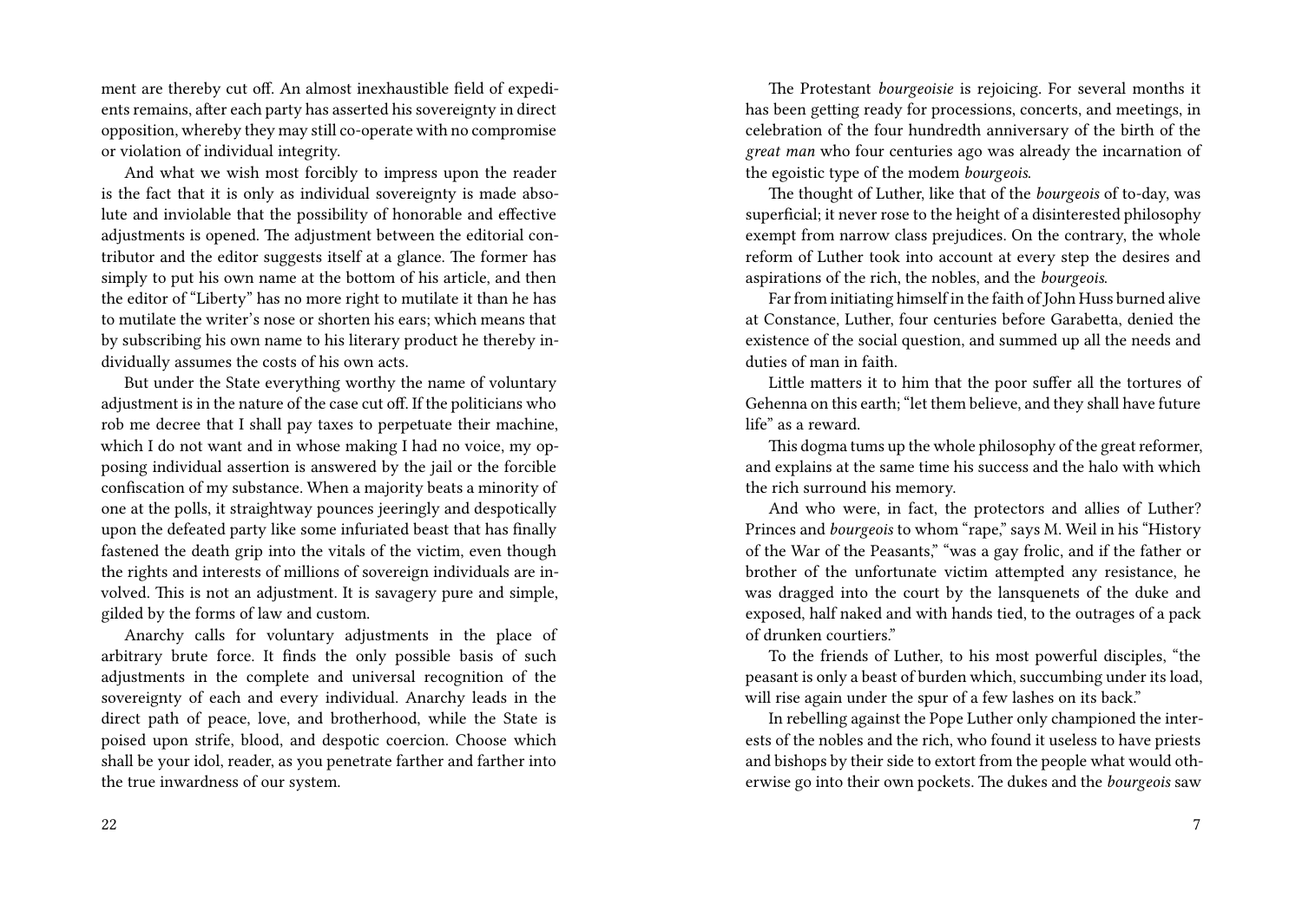in the Reformation only a means of getting rid of an accomplice who subjected them to severe competition in rape and robbery.

And, in truth, in what is the situation of the Protestant peasant and laborer superior to that of the Catholic wage worker? Does the Lutheran employer content himself with a smaller profit than the employer who pays his devotions to the Holy Virgin? Are we not as much oppressed, bunted down, and preyed upon by the disciples of Luther as by the pupils of Loyola? Is not the Lutheran faith as hostile to science as the Catholic religion? Is not Lutheranism as full of superstitions as Catholicism? The great reformer believed in the devil, and to this day they show us in his chamber the inkstain left by the inkstand which he hurled at the horns of the king of hell!

What, then, was the progress accomplished by the Reformation? What is the value of Luther to humanity? In what was he greater than his contemporaries, the nobles and the rich, the enemies of light and of the people who desired to obtain it?

Yes, at that very time the people, Luther's "beasts of burden," were already ripe for progress both in religion and in science and especially in social life.

At that very time the peasants were already making war upon property and proclaiming that

(1) "the meadows and pasture-lands usurped by the lords must return to the commune;"

(2) "that to all belong the birds and the fish in the rivers and the beasts in the forests, for to all in the person of the first man did the Lord give dominion over animals."

Just as Luther is the representative of the *bourgeoises* reforms, Thomas Munzer is the representative of the socialistic aspirations of the peasants. "In him were concentrated," says bis historian, "those elements of vitality which always seem to the people the majestic expression and personification of its needs. Powerful, energetic, audacious, endowed with a rude and savage eloquence, illumiated by a proud and inspired look, he felt himself called in

8

Beecher, although a contemptible hypocrite, is gifted with more than the usual measure of common sense.

## **Individual Sovereignty.\***

The writer of this article is not the editor of Liberty. He is simply an editorial contributor. Whatever he writes in this capacity stands for the opinons heresies, and mistakes of the editor, and the latter must therefore necessarily shoulder the costs. On the "cost principle," therefore, which everywhere acts us solvent between confronting individual rights of assertion, the writer's literary product is unconditionally subject to alteration, abridgment, mutilation, or whatsoever else may suit the judgment or caprice of the cost-bearing editor. His will is supreme, unquestionable, and beyond appeal in the matter. His right of individual assertion is absolute.

But the writer peremptorily declines to have his articles mutilated. To disfigure, "blue-pencil," or qualify what to him seems his best thought and most righteous sentiment is to him next to an assault upon his mental integrity. He emphatically forbids it, and his right of assertion *per se* as to what shall not be done with his mental product is equally sacred with that of the editor.

Here then are two Anarchists, each asserting his inalienable individual sovereignty in direct opposition. It is at this point that the defender of what now falsely passes for government will step in and say: "I told you so! The unqualified exercise of individual sovereignty immediately ends in chaos. It is simply impossible. It arbitrarily cuts off human activity and associate co-operation. It forbids compromise, that only bridge which makes civilization and effective association possible. It is fanaticism run mad."

Not so, friends. True, there is no compromise of the right of individual sovereignty, as regulated by the cost principle, permissible under our system; but this is not saying that all means of adjust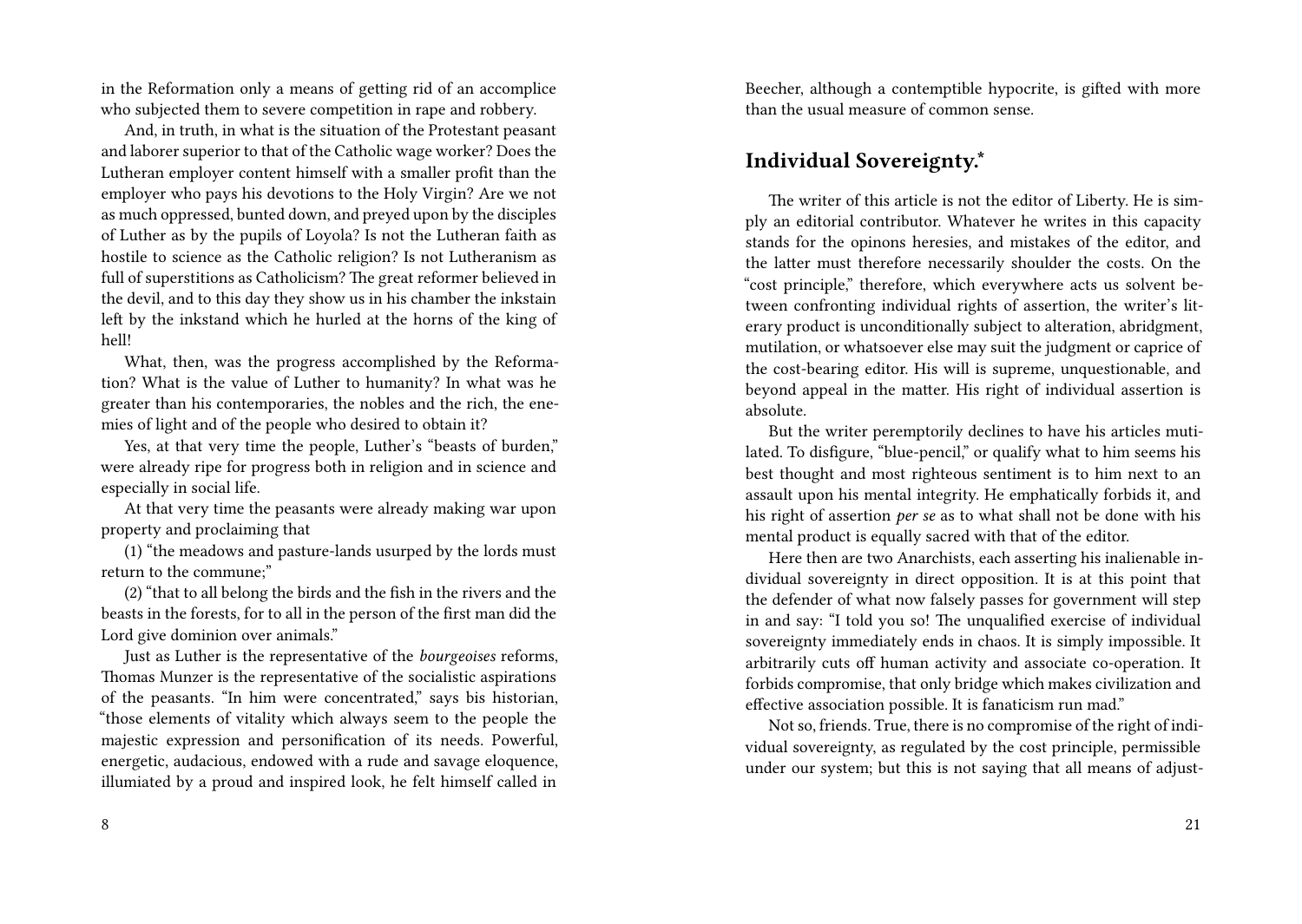our universities to complete the education of what ought to be the flower of the nation's youth?

We have said enough. Some good people may complain that we have done wrong in accusing Professor Ely's intentions, when he may be, as he says the socialists are, honest though mistaken. Such an hypothesis, to be sure, is possible. but we have preferred to impale him on the other horn of the dilemma, feeling that it would be less cruel than to wound a college professor in his tendered part by accusing him of ignorance and stupidity. If, however, the latter be the true explanation, attention should be called to a typographical error on the title-page. There the book purports to have been written by "Richard T. Ely, Ph.D" Evidently it should read "Richard T. Ely, D.Ph.," mystic letters which the orthography of Artemas Ward explains as generally standing after the names of those who have earned the degree of Dam Phool.

*Note.* — After the above was in type, we were furnished good evidence of its timeliness by the arrival of the San Francisco "Truth" containing a highly complimentary review of Professor Ely's book. Delighted by the professor's admission that socialists are honest, the editor immediately describes the professor as "honest, truthful, and just." You tickle me, and I'll tickle you. Has a man, then, only to admit his opponent's honesty and good intentions in order to obtain a license to misrepresent his views to the public in the most reckless manner? The presumption is that the editor of "Truth" has never looked beneath Professor Ely's compliments to find out whether his substantial statements are accurate and just, and the probability is that, had be done so, he would not have been able to decide. Just there lies the most sorrowful feature of the matter,  $-$  in the fact that a man who appears before the public as a teacher of socialism does not know enough about it to tell when it is misrepresented and when it is treated fairly.

Beecher said on Thanksgiving Day that the government must pursue one of two policies towards the Mormons, — either utter extermination or no interference whatever. He favors the latter. all the points of his being to carry out through the masses the cherished plans of his heart and mind.

"Urged on by the desire for equality, Munzer travelled through the country, lighting everywhere the flame which devoured him. He was to be seen by turns in the churches, in cottages, by the roadside, under the eternal canopy of the forests, thundering today against the oppressors of the weak, to-morrow describing in words of fire the era of fraternity and equality which he heralded.

"'We are all brothers,' he cried to the people, eager to hear him; 'whence comes, then, this distinction in rank and fortune which tyranny has introduced between us and the great people of the world? Why should we groan in poverty and be overwhelmed by evils, while they swim in delights? Have we not a right to an equality of the goods which by their nature are made to be shared without distinction among all men? Restore to us, rich men of the century, greedy usurpers, restore to us the goods which you hold back with so much injustice; it is not only as men that we have a right to an equal distribution of the advantages of fortune, it is as Christians.'"

The effect produced by these words was marvellous. Germany was immediately agitated by a secret ferment of which the centre was at Oldstadt, Where Munzer lived.

The lords, dukes, and bishops began to think of taking measures against the terrible events which were preparing. At first they parleyed, trying to gain time in order to gather a sufficient force. Luther, for his part, by voice and pen, urged all the princes to rise against the peasants. The latter then began to get excited in their confidence. They demolished castles, burned monasteries, amusing themselves by humiliating the lords in a thousand ways, and making them march in the rear of the army dressed in rustic garments and bearing no arms.

These manifestations, which kept increasing, inspired in Luther, who did not understand them, a terrible fright. The great man was even guilty of the infamy of pointing out Munzer to the court of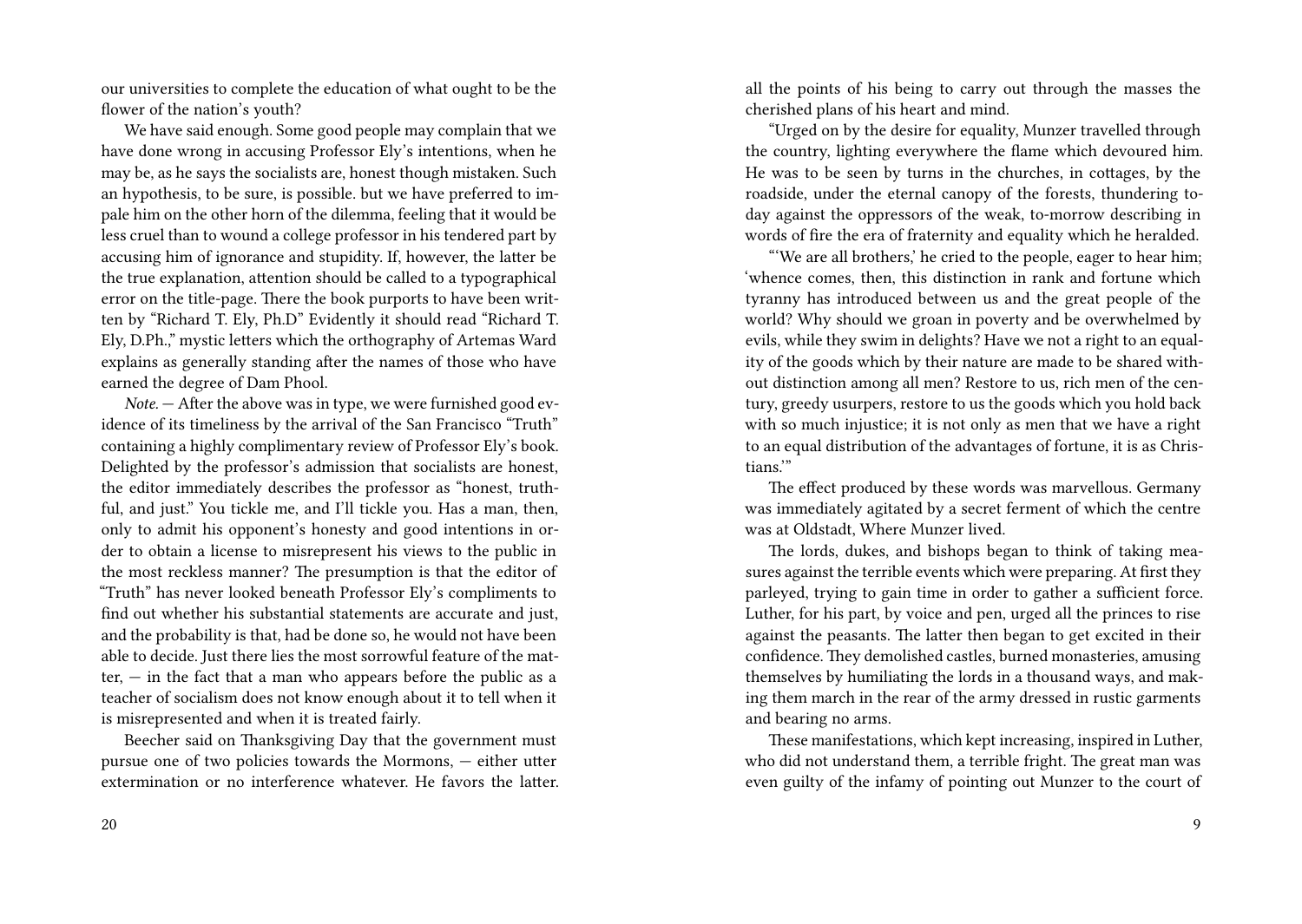Saxe as one of the most dangerous of men who should be pursued everywhere like a wild beast.

Munzer did not lose courage. To gather all his forces at a single point as well as add still further to the moral intensity of the partisans of equality, he first issued a manifesto coached in ardent and violent terms.

"Fear nothing," he said to the peasants in concluding; "be united and do not fall back. As soon as you fall back you are lost, you, your wives, and your children. Let those who fear death remain behind. A thousand men resolved to die are stronger than fifty thousand wavering men. If you do not come out victorious from the struggle, unhappy will it be for yoe and your descendants! If you were serfs before, after you will be slaves. You will be sold like horses in the market-place. At the slightest breath you will be seized bodily as rebels, deprived of air and food, put to the torture, and finally empaled. Your daughters will be the mistresses of your lords, and your sons, their lackeys, will hold the hands of their sisters that they may be outraged and then cast aside like the rind of citron after the pulp has been sucked from it. . . . You see that there is nothing left for you but to conquer. Such a life is a thousand times worse than death, death preferable to life."

Then, directly rebuking Luther, he added:

"Never listen to the voice of those men who prove to you by the Gospel that you have the right to be free and end by exhorting you to bend the head under slavery. They are half men who, through fear to die, prefer to make themselves unworthy to live. . . .

"A people which is not free is not Christian!

"Be first free; then we may be Christians to live according to the law of God."

Several times Munzer gathered regiments of peasants numbering from five to ten thousand men; they fought victorious battles with the princes, but the enemy with its innumerable forces was stronger, and Munzer was taken prisoner. The princes submitted him to torture, and amused themselves over the contortions and

he should be fairly dealt with here. But instead, the vagaries of the utopians whom ho combated are foisted upon him by Professor Ely, and he is made to shoulder the warehouse system of finance. With this, however, the "Bank of the People" had really next to nothing in common. Instead of being a place for the exchange of products against products, it was not to deal in products, but in the titles to products. Instead of dispensing with intermediaries, it provided for a great increase of them, — that is, for a vast increase in the volume of the currency by vastly extending its basis. Instead of giving paper money "in exchange for whatever is brought to this place of deposit," it was to give paper money only in exchange for sound business paper, mortgages, and other acceptable securities. "Every subscriber," said Proudhon, "shall have an account open for the discount of his business paper; and he shall be served to the same extent as he would have been under the conditions of discount in specie, that is, in the known measure of his faculties, the business he does, the positive guaranties he offers, the real credit he might reasonably have enjoyed under the old system." Every subscriber bound himself to receive the bank's paper at par in payment of all debts, and in settlement of all transactions, but the products thus to be bought by the holders of the paper were to be found in the stores and workshops of the subscribers, and to have no relation whatever to the bank. A full description of Proudhon's bank cannot be given here. Suffice it to say that it is simply an institution for exchanging at  $cost - that$ is, at one per cent, or less — its own widely known credit for the narrowly but certainly known credit of individuals, in order to facilitate exchanges, make cash payments the custom, and enable honest and industrious people to procure capital on terms that will not rob them of what they produce with it. But one would suppose from Professor Ely's account of it, on the contrary, that it is an enormous central storehouse for all products under the sun, whither all people may go, unquestioned, with their own products and barter them on the spot. Is this the sort of man to place in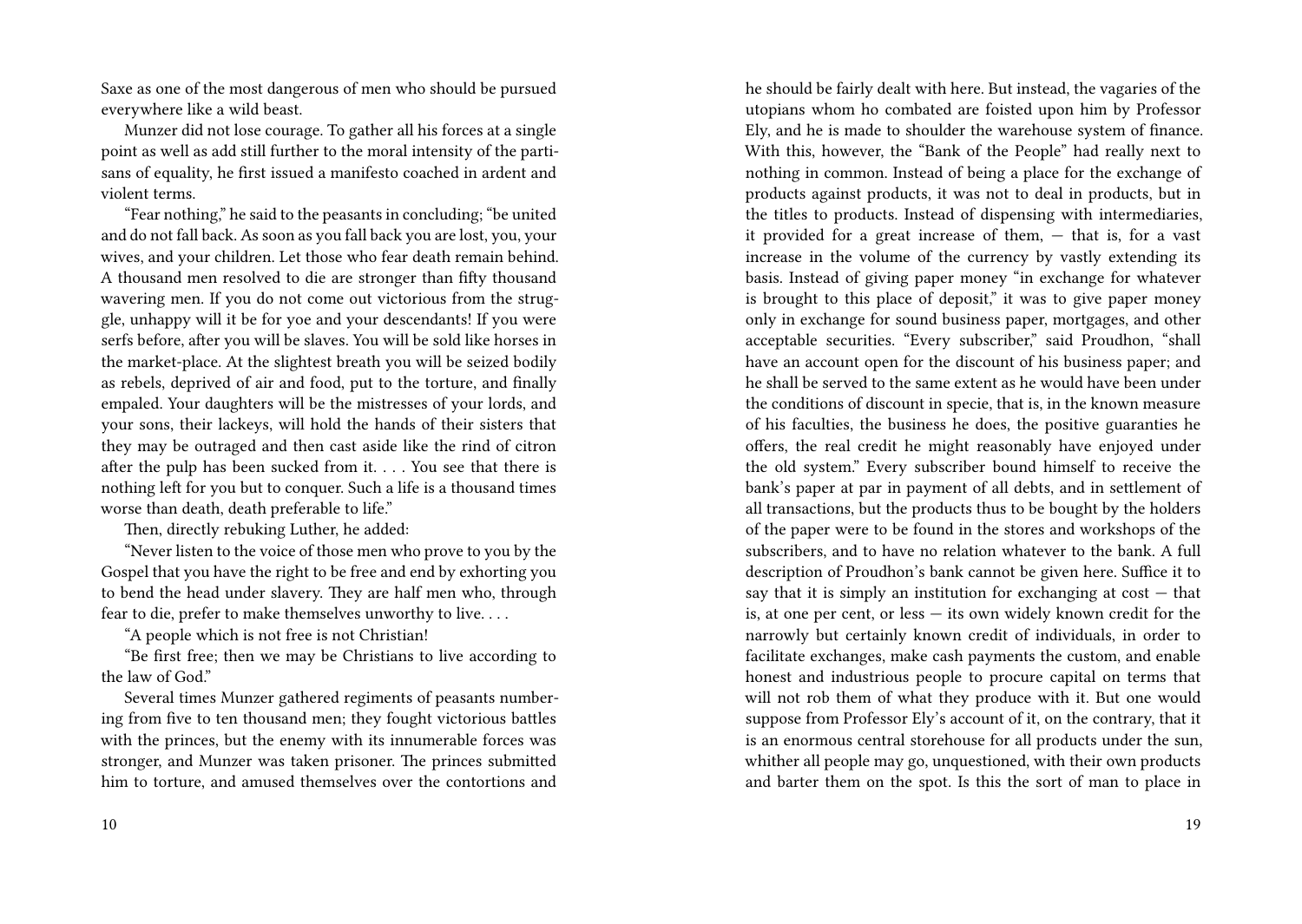hesitate to abandon his project and return the money to the subscribers. He explained the motives which led him to this decision in an article in *"Le Peuple."*

And yet Ely has the assurance to make the following statement without qualification or explanation: "He attempted the execution of his plan without the aid of the state, by the erection of a bank, which failed about April 1, 1849, after an existence of a few weeks. Thus ended the attempt of the last great French socialist to carry out a scheme of social and economic regeneration." How wicked is this attempt to misrepresent! And how evident, when the facts are once stated! But it was highly important to Professor Ely's case and to his clients, the "friends of law and order," that this bank should be pooh-hoohed out of sight; for, if any civilized nation should ever permit the existence of any similar bank, its inauguration would be the beginning of the end of privilege, poverty, crime, and tyranny, and it is upon privilege, poverty, crime, and tyranny that the "friends of law and order" live.

Knowing this, Professor Ely, not satisfied with misleading his readers as to the cause of the bank's downfall, tries to complete its ruin by misstating the nature of the bank. Confounding it with the warehouse system which many socialists have advocated, he describes it as "a great national bank, in which product shall be exchanged against product without any intermediaries, so that money-mongers shall not be able to stop the circulation and thereby the production of goods. Paper money is to be given in exchange for whatever is brought to this place of deposit." This is the crowning outrage. After taunting Proudhon repeatedly with being "powerful as a destroyer but weak as a constructor," "unable to effect his synthesis," etc., Professor Ely, when he comes to deal with the synthesis, twists it into unrecognizable shape. Proudhon's banking system, which was to result in the abolition of usury in all its forms, was the dearest product of his mind. If this, he declared, be not true and sound in its essential features then there is no ground for socialism to stand on. At least, then,

grimaces which the instrument of torment imprinted upon his dislocated body and martyr's face. Once, after the torture, such an attack of fever seized him that he drank twelve pitchers of water without succeeding in quenching bis thirst. These acts of barbarism were repeated at intervals for six months, and, when the princes discovered that they could draw nothing from him, they had him beheaded.

And Luther?

He applauded at the defeat of the peasants and at the torture of his rival, Munzer.

And that is why the *bourgeois* celebrate the four hundredth anniversary of the birth of their favorite reformer.

"A free man is one who enjoys the use of his reason and his faculties; who is neither blinded by passion, not hindered or driven by oppression, not deceived by erroneous opinions." — Proudhon.

## **To Our Readers.**

The long delay in the appearance of this issue of Liberty, and the long intervals which will elapse between the issues for a number of months to come, render an explanation necessary. We are constantly in receipt of urgent appeals from our subscribers to enlarge Liberty and publish it weekly. There is nothing that we are more anxious to do. With the help of our readers we can do it. How much help we can count on, how many sacrifices the people who write to us are ready to make to secure the end they desire, we propose now to find out. Accordingly we have put in operation a plan which, if sustained promptly and heartily and generously by those who are to be invited to aid in its execution, will speedily result in making Liberty a twelve-page weekly. Those to whom we intend to appeal will soon hear from us privately. To the prosecution of this purpose and to the payment of debts already incurred we must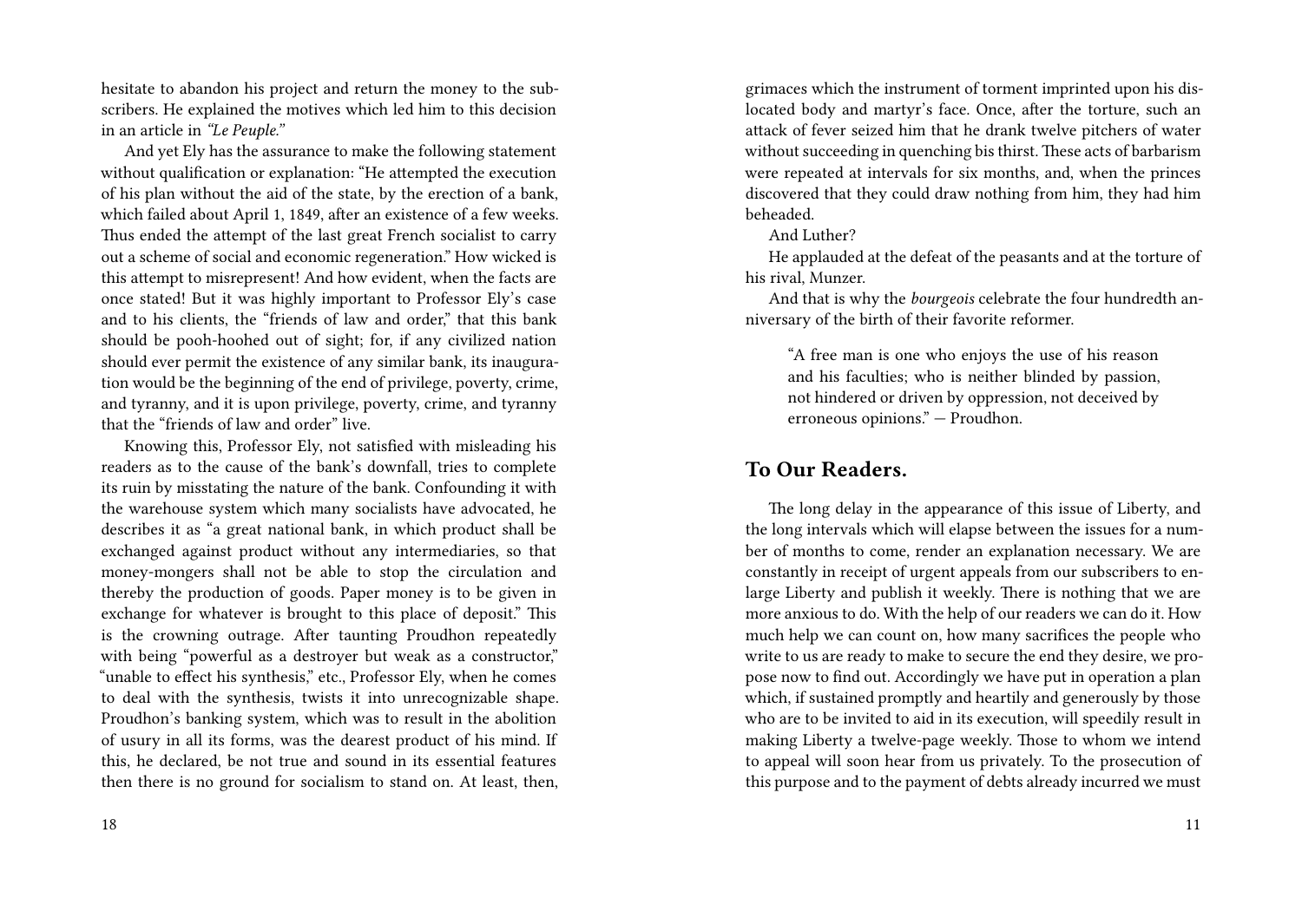for the present bend nearly all our energies, and consequently, until further notice, Liberty will appear not oftener than once in two months. If successful, we shall rejoice and work with renewed energy. If we fail, we shall nevertheless be able some months hence perhaps four or five, perhaps eight or ten  $-$  to resume fortnightly publication. *In any event, Liberty will live, do its work, and prevail.*

#### **Proudhon Viewed by a Ph.D.**

It is becoming the fashion in these days for the parsons who are hired, either directly or indirectly, consciously or unconsciously, to whitewash the sins of the plutocrats, and for the professors, who are hired, either directly or indirectly, consciously or unconsciously, to educate the sons of the plutocrats to continue in the transgressions of their fathers,— it is becoming the fashion for these to preach sermons, deliver lectures, or write books on socialism, communism, anarchism, and the various other phases of the modern labor movement. So general, indeed, has become the practice that any one of them who has not done something in this line begins to feel a vague sense of delinquency in the discharge of his obligations to his employer, and consequently scarce a week passes that does not inflict upon a suffering public from these gentlemen some fresh clerical or professorial analysis, classification, interpretation, and explanation of the ominous overhanging social clouds which conceal the thunderbolt that, unless the light of Liberty and Equity dissipates them in time, is to destroy their masters' houses.

The attitudes assumed are as various as the authors are numerous. Some are as lowering as the clouds themselves; others as beaming as the noonday sun. One would annihilate with the violence of his fulminations; another would melt with the warmth of his flattery and the persuasiveness of conciliation. These foolishly betray their spirit of hatred by threats and denunciation; those shrewdly economists, rendered them impossible. High-priests and revealers of visions could henceforth count on no favor on the part of the laborers." One would infer from this that Proudhon and Louis Blanc were engaged in united, or at least sympathetic, warfare upon utopias and risions, whereas in reality the highest of the "high-priests" whom Proudhon never tired of puncturing with his "sharp, cutting criticism" was Louis Blanc himself, whose schemes of reform he often showed to be arbitrary and unscientific in the extreme. This bull confirms our suspicion that Professor Ely has practically confined his reading to "What is Property?" for in that work Proudhon has page after page of attack upon Saint-Simon, Fourier, and the communists, while Louis Blanc, if we remember correctly, is not so much as referred to, the criticisms upon him occurring in later works.

A more important and inexcusable offence against the truth is Professor Ely's insinuation that Proudhon's "Bank of the People" failed in consequence of its own demerits. The fact is that, as long as it was allowed to live, it met with remarkable success, and that it was because of this very success and the danger therefrom to the privileged classes that Louis Bonaparte, taking advantage of one of Proudhon's speeches against him to charge him with a political offence, caused his imprisonment for three years and the windingup of the bank's affairs. The effect of this sentence upon the bank is thus described by J A. Langlois in his sketch of Proudhon's life:

Proudhon had not abandoned for a single moment his project of a Bank of Exchange, which was to operate without capital and a sufficient number of merchants and manufacturers for adherents. This bank, which he then called the "Bank of the People," and around which he wished to gather the numerous working-people's associations which had been formed since the 24th of February, 1848, had already obtained a certain number of subscribers and adherents, *the latter to the number of thirty-seven thousand.* It was about to commence operations, when Proudhon's sentence [in March, 1849] forced him to choose between imprisonment and exile. He did not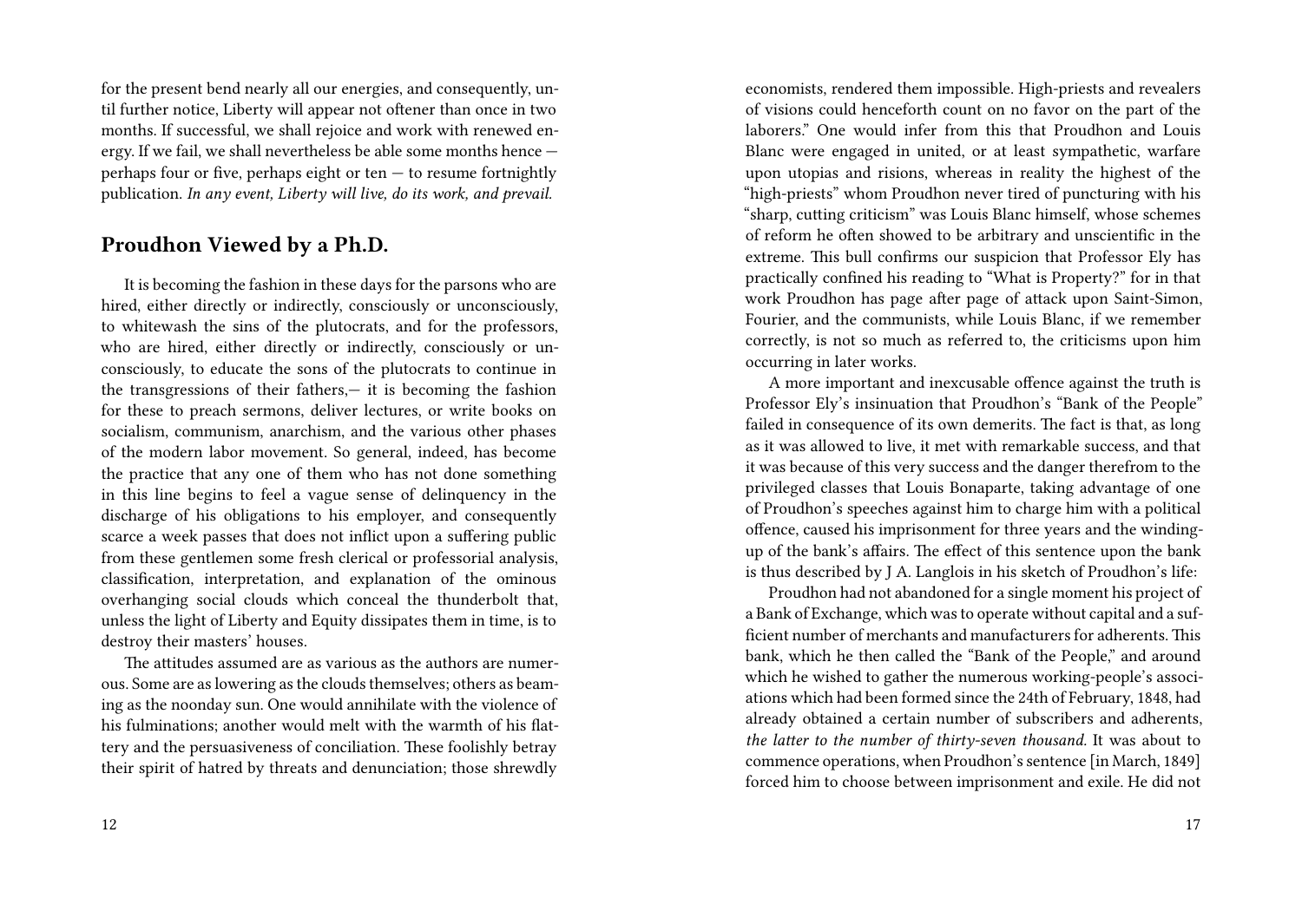the idea from Professor Ely's words that Proudhon lost the hatred referred to only late in life, and the all his earlier works were written under its influence. To show that Professor Ely meant to leave such an impression, we need only to call attention to a significant omission from another long quotation with which he closes his chapter. There be prints Proudhon's marvellously eloquent prayer to the God of liberty (calling it, by the way, an "appeal to the Deity," as if it were addressed to some theological ghost instead of to a principle personified for the time being for rhetorical purposes), but omits from the closing sentences the passage which we here print in italics: "Inspire the strong one, the wealthy one, whose name my lips shall never pronounce before thee, with horror on account of his robberies; *let him be the first to apply for admission to the redeemed society; let the promptness of his repentance be the ground of his forgiveness!* Then the great and the small, the rich and the poor, will unite in one ineffable fraternity; and all together, chanting a new hymn, will re-eract thy altar, O God of liberty and of eqyality!" There is no reason conceivable by us why any honest man should omit the words italicized. He could not have done so from lack of space, for the quotation occurs on the closing page of Professor Ely's chapter and ends only half-way down the page. Why, then, were the words left out? It will be seen at once that, without them, the passage appeared to sustain Professor Ely's charge that Proudhon hated the rich, while, with them, it left the charge without foundation. Need more be said?

Another erroneous impression, though not of much consequence except as additional evidence of the confusion which Professor Ely leaves behind him, is carried by these words: "The essay on Property is important, because it led socialists and even political economists to a revision of their theories and a more careful observation of facts. Louis Blanc discouraged fantastical and supernatural schemes of reform, but the sharp, cutting criticism of Proudhon, directed now against the communists, now against the Saint-Simonians and Fourierists, now against the political

conceal it behind fine words and honeyed phrases. The latest manifestation coming to our notice is of the professedly disinterested order. Richard T. Ely, associate professor of political economy in the Johns Hopkins University at Baltimore and lecturer on political economy in Cornell University, Ithaca, N. Y., comes to the front with a small volume on "French and German Socialism in Modern Times," the chapters of which, now somewhat rewritten, were originally so many lectures to the students under his charge, and substantially (not literally) announces himself as follows: "Attention! Behold! I am come to do a service to the friends of law and order by expounding the plans and purposes of the honest, but mistaken, enemies of law and order. But, whereas nearly all my predecessors in this field have been unfair and partial, I intend to be fair and impartial." And we are bound to say that this pretence has been maintained so successfully throughout the book that it can hardly fail to mislead every reader who has not in advance the good fortune to know more than the author about his subject.

We cannot examine the work in detail. The author begins by briefly tracing the origin of social agitations and grievances, and drawing distinctions more or less accurate between socialism and communism and the various subdivisions of both, and then devotes a chapter to each of the more important, generally personifying them in the lives and works of their founders or leaders. And here, by way of parenthesis, let us remark that the distinction implied in the title of the work is unjustifiable, to begin with. There is no such thing as French socialism or German socialism. Socialism knows no nationality. It prides itself on its cosmopolitan nature. The fact that the founder of a certain school of socialism is born in France does not make that school French. A man has to be born somewhere, and, if he enunciates a theory, naturally gains the bulk of his earlier adherents in the vicinity of his birthplace or residence; but the theory itself is indigenous in no sense except the very general one in which everything else is.